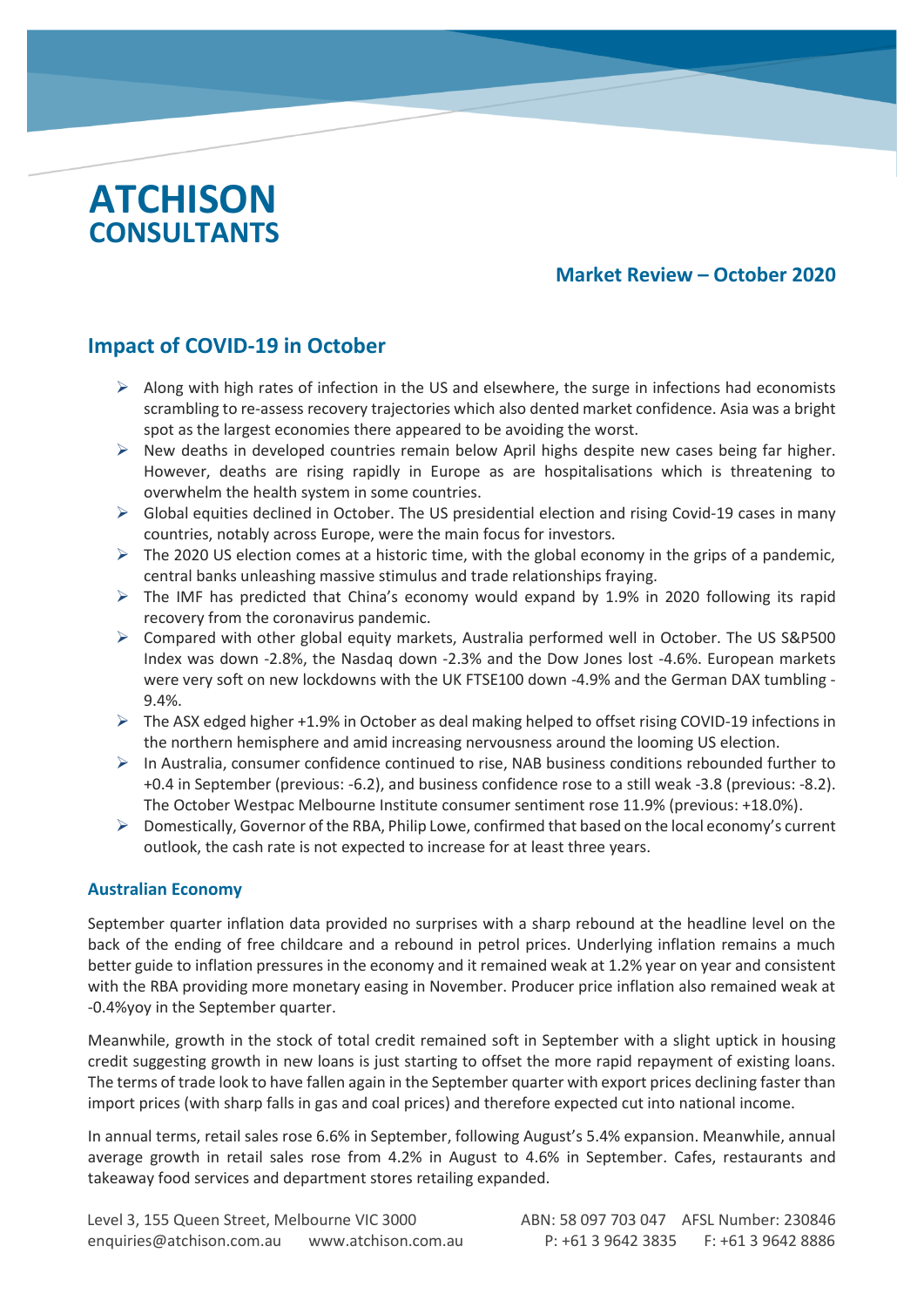On 6 October, the government presented the 2020–2021 draft budget to Parliament, which includes both tax cuts and additional spending in an effort to boost the economy and spur job creation following the impact of the coronavirus outbreak. As such, the budget envisages a record-breaking fiscal deficit of roughly AUD 214 billion (10.7% of GDP). The plans come on the heels of the Central Bank's ultra-expansionary monetary policy stance and should help the economy to leave behind its first recession after almost 30 years of uninterrupted GDP growth.

The package includes bringing forward income tax cuts previously set for 2022, making them effective from 1 July of this year, in order to sustain household spending. It also contains a notable spike in expenditure, aiming to provide around AUD 14 billion in additional infrastructure spending to the states. In an effort to support job creation, the proposal assigns AUD 4 billion to incentivise firms to hire younger people and AUD 1.2 billion for wage subsidies for new apprentices. On top of that, the budget also includes measures to encourage business investment by granting instant asset write-offs worth around AUD 26.7 billion.

Looking ahead, the mix between extra spending and lower taxes, coupled with the Reserve Bank of Australia's extremely loose monetary policy stance, will likely support a faster pace of recovery ahead.

It is expected that the cash rate is likely fall to 0.1%, and that cash and bank deposit returns will remain low for some time.

#### **Global Economy**

US: US GDP showed a sharp 7.4% rebound in the September quarter after the 9% slump seen in the June quarter. This was broad based and pretty much as expected reflecting the reopening of the economy. More timely data was mostly good with solid gains in durable goods orders, regional manufacturing conditions surveys and house prices, stronger than expected growth in personal spending, new and pending home sales remaining strong despite slight pull backs and initial and continuing jobless claims falling. Consumer confidence was weaker than expected though. After the September quarter rebound the level of US GDP is still 3.5% down from its December high and the recovery is likely to be a lot slower going forward as rising coronavirus cases constrain activity and some parts of the economy take longer to recover.

US non-farm payrolls grew by 661,000 in September. Hiring was slightly below expectations, but it was enough to drop the unemployment rate to 7.9%, down from the previous month's 8.4%.

Consumer spending rose 1.9%, led by a 3.6% jump in motor vehicle sales. It was the fifth consecutive month of higher retail sales.

Industrial output fell 0.6% in September after four straight months of gains. Industrial production was 7.1% below its pre-pandemic February level.

By month end around 64% of US S&P 500 companies have reported September quarter earnings with 85% surprising on the upside regarding earnings (compared to a norm of 75%) and 77% surprising on the upside regarding revenue.

**UK and Europe**: The perennial issue of Brexit also re-emerged last month, with the European Council meeting on 15-16 October (which was previously seen as a key deadline) passing without a deal being struck. After negotiations were briefly paused, talks are now intensifying as both sides seek to agree a trade deal before the year end.

UK business confidence has fallen for the first time in five months, hit by the resurgence of COVID-19 cases and restrictions to contain their spread, a survey showed in October. Lloyds Bank's business barometer slumped by seven points to -18, dragged down by the services sector. Confidence among manufacturers and retailers edged up. UK companies were also worried about the prospect of a no-deal end to Britain's post-Brexit trade transition with the European Union on December 31.

UK factories lost more momentum in October, especially among consumer goods makers, according to a survey which added to signs of a slowdown in the economy as the number of coronavirus cases mounts again.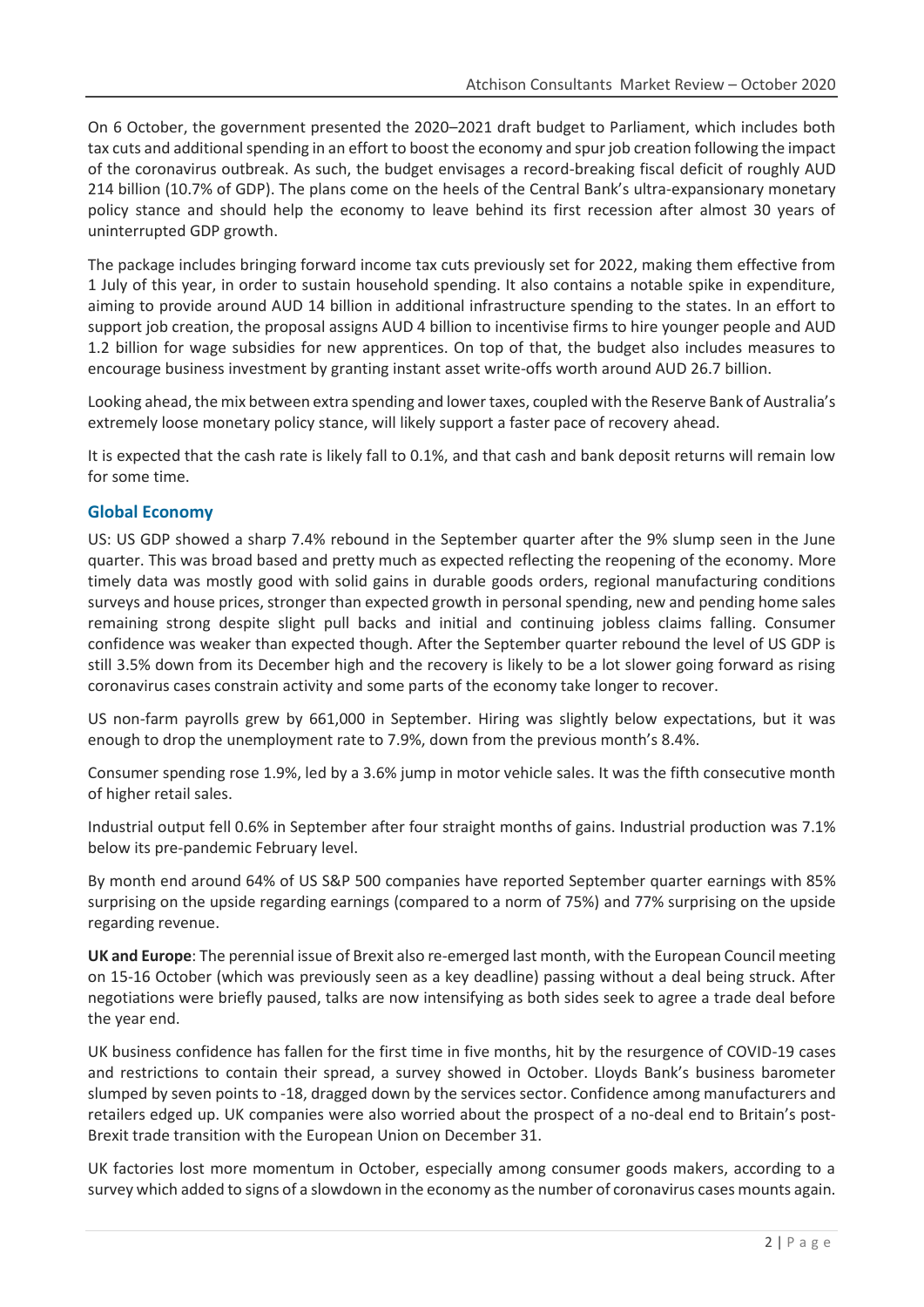The IHS Markit/CIPS manufacturing Purchasing Managers' Index (PMI) fell to 53.7 from September's 54.1 but was up a touch from a preliminary reading and remained above the 50.0 threshold denoting growth.

Stock-building by clients in Europe ahead of a possible no-deal end to Britain's post-Brexit transition period on December 31 and increased demand from the recovering economies of China and the United States boosted exports.

After a catastrophic decline in the second quarter 2020, Europe's real GDP increased sharply in the third quarter. However, it remained significantly below the level from a year earlier, especially in Spain. Moreover, it is likely that economic growth is stalling due to the resurgence of the virus. Indeed, the relatively weak performance of Spain is likely related to the fact that Spain was early to experience the resurgence.

In the third quarter, real GDP in the Eurozone was up 12.7% from the previous quarter but down 4.3% from a year earlier. In the larger European Union (EU), real GDP was up 12.1% from the previous quarter and down 3.9% from a year earlier. It appears to be the case that the sharper the decline in the second quarter, the faster the rebound in the third quarter. Hence, German GDP fell 9.8% in the second quarter and increased 8.2% in the third. Meanwhile, Spain's GDP fell 17.8% in the second quarter and increased 16.7% in the third. Still, Spain's GDP remains 8.7% below a year earlier while Germany's is only 4.2% below a year earlier.

Eurozone unemployment rose to 8.3% in September, the recovery in economic confidence stalled in October and core inflation remained weak at 0.2% year on year. While the ECB left monetary policy on hold, it indicated that it will "take action" and "recalibrate all our instruments" at its December meeting on the back of the threat from rising new coronavirus cases and a loss of momentum in the recovery. We expect this additional easing to take the form of more bond buying and extended cheap bank financing.

**Emerging Markets & Asia**: Emerging equity markets rose in October, unlike their peers in the developed world. However, there was a significant divergence in performance across emerging countries. Asian markets stood out as this was the only region in the world to register a positive return. The advance was led by previous laggards Indonesia and the Philippines.

Equity markets in China also gained ground, drawing support from favourable economic data and rising investor optimism following the unveiling of the country's 14th Five Year Plan. China was the first country to suffer from the virus and has retained stringent controls since. October finally saw the relaxing of the internal controls restricting movement between provinces that China has kept in place since the outbreak. This has not, so far, led to a resurgence in infections.

China's success in controlling the virus has allowed its economic recovery to gather pace, with third-quarter GDP growth printing at 4.9% year on year. After a strong bounce over the summer, China now looks set to be one of the only major nations that will see positive economic growth in aggregate over 2020 relative to 2019. Chinese imports have also recovered with the latest data for September showing imports 13.2% higher year on year.

By comparison, equity markets in Latin America and EMEA (Europe, Middle East and Africa) continued to struggle as an increase in fresh Covid-19 cases and the re-imposition of partial to complete shutdowns in selected regions prompted fears of double-dip recessions. All Latin American countries except Mexico posted a weak performance, with Colombia and Brazil leading the declines. A strengthening currency – the peso appreciated by 4.4% – supported equity prices in Mexico along with data showing the economy had bounced back strongly in the third quarter.

Japan's equity market declined over the month in local currency terms. Investor sentiment was dampened by growing concerns about the reopening of economies, a resurgence of Covid-19 infections internationally and the outcome of the US presidential election. However, the number of Covid-19 cases is remaining low in Japan and, so far, the country has not seen a winter rise. After making a good start in September, Prime Minister Suga and his cabinet continued to hold a favourable approval rating while the Bank of Japan maintained its large-scale accommodative stance at its Monetary Policy Meeting at the end of October, as was widely expected.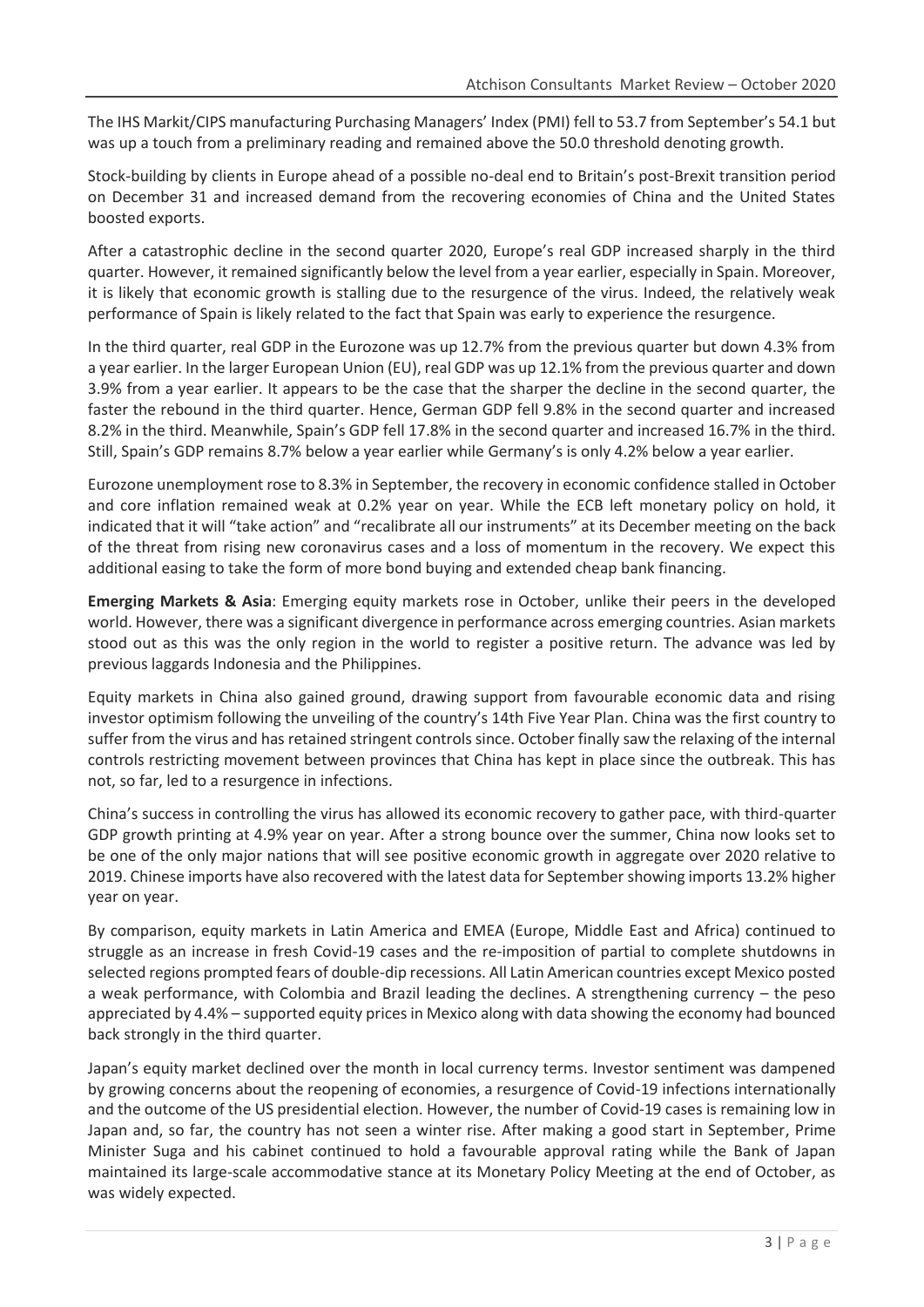**In conclusion**: Investment markets remain vulnerable to further short-term volatility given uncertainties around coronavirus, economic recovery and the US election. But on a 6 to 12-month view shares are expected to see good total returns helped by a pick-up in economic activity and stimulus.

Low starting point yields are likely to result in low returns from bonds once the dust settles from coronavirus. Cash and bank deposits are likely to provide very poor returns, given the ultra-low cash rate of just 0.25% and falling!

## **Currencies**

The USD rose a slight 0.2% in October, largely driven by an increase in risk off sentiment. The Swedish Krona (+1.3%), Japanese Yen (+1.2%) and British Pound (+1.1%) were the best performing currencies, while the Australian Dollar (-1.1%), Norwegian Krone (-0.7%) and Danish Krone (-0.3%) were the worst performers.

## **Commodities**

Global commodity prices fell slightly in October. Brent Oil prices fell \$3.49/bbl to \$37.46/bbl, partly driven by an appreciating USD. Iron ore prices fell by a slight \$2.00/t to \$118.00/t. Gold prices decreased slightly from \$1886.90/oz to \$1,881.85/oz but are still close to record highs.

#### **Sector 1 Month % 3 Months % 1 Year % 3 Years % pa 5 Years % pa** Australian Shares **1.9** 1.9 1.0 -8.2 4.1 6.8 Australian Shares Small Cap 0.5 4.7 -2.4 4.6 8.6 International Shares Ex-Aus (Unhedged)  $-1.1$  2.1 3.3 9.9 9.1 International Shares Ex-Aus (Hedged)  $-3.1$  0.1 4.2 6.5 8.6 Emerging Markets (Hedged) 1.5 2.1 11.2 4.4 9.2 Emerging Markets (Unhedged) 4.2 4.9 6.6 5.4 8.7 Australian Listed Property **-0.4** 5.9 -18.0 2.8 4.5 International Listed Property (Unhedged) -2.6 -4.9 -21.7 1.0 1.1 Australian Direct Property\* **0.2** 0.8 -0.3 6.3 9.2 Australian Fixed Interest 0.3 0.9 4.0 5.7 4.5 International Fixed Interest (Hedged)  $0.0$  -0.4 3.8 4.5 4.4 Cash (BAUBIL) 0.0 0.0 0.5 1.3 1.6 **Change over the month** Australian Govt. 10 yr Bond Yield 0.82 -8 bps  $\text{AUD/USD}$  -  $\text{\$0.70}$  -  $\text{\$0.02}$

*Table 1: Market Performance – Periods to 31 October 2020*

\*As at 30 September 2020

## **Australian Shares (S&P/ASX 200 Accumulation Index)**

The ASX 200 rose by a slight 1.9% in local currency terms, outperforming the DM World's return of -3.0%, likely driven by Budget-related optimism. In Australia, IT (+9.0%), Financials (+6.3%) and Consumer Staples (+4.8%) outperformed the most, while Industrials (-3.9%), Utilities (-1.5%) and Materials (-1.2%) underperformed the most.

Stocks that had a positive return in the month were; Coca Cola (+31%), AMP (+17%), CBA, Lendlease and CreditCorp Corporate Travel all up (+8%).

The index finished trading at a P/BV of 1.9x and a P/E Ratio of 19.7x and equity yield (dividend) of 3.6%.

The A-VIX was at 24.0, the average since 1 October 2010 is 16.4, indicating a high level of market volatility.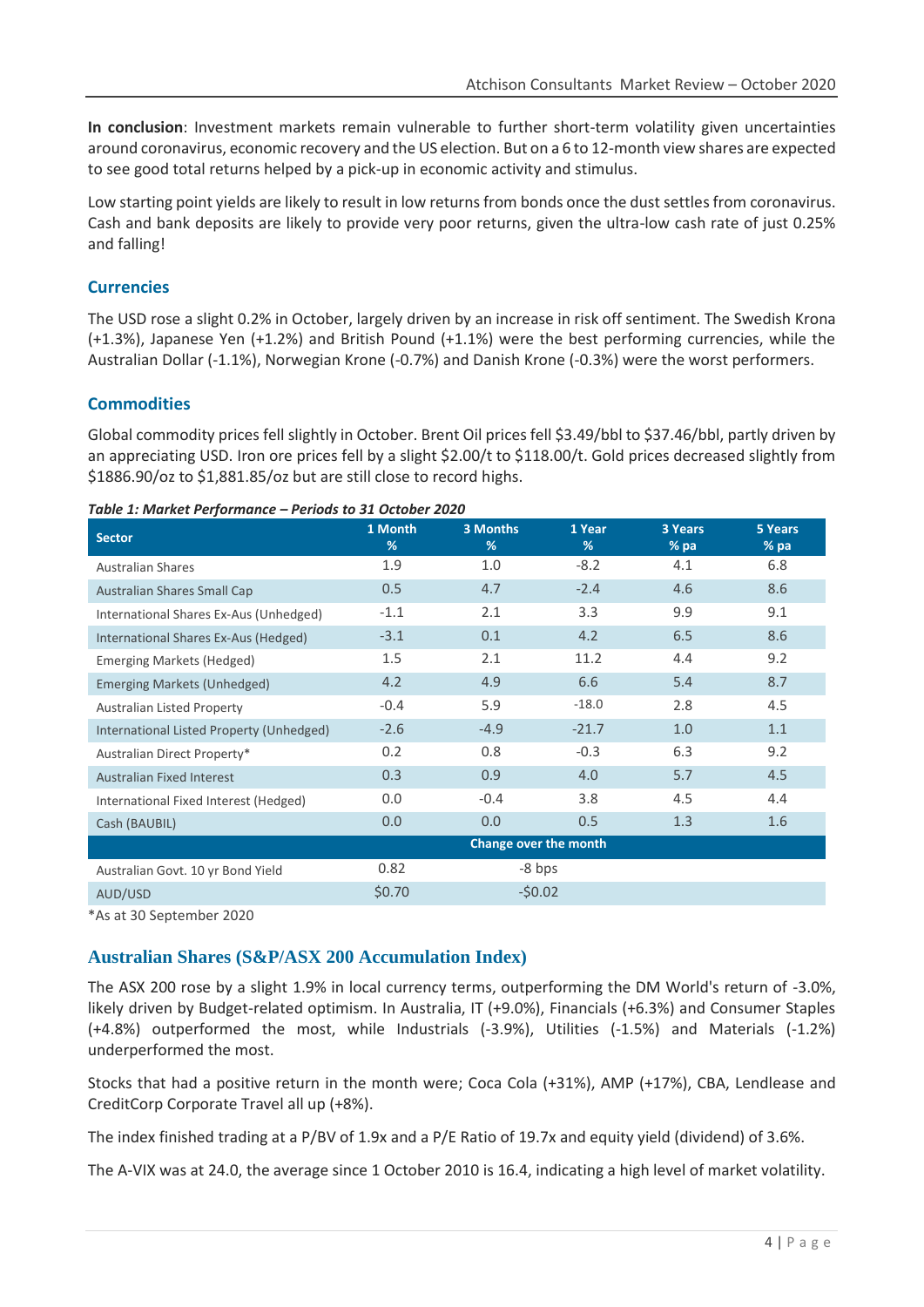#### **Australian Shares Small Cap (S&P/ASX Small Ordinaries Index)**

The Small Ords Accumulation Index edged 0.5% higher in October having been up close to 7% mid-month.

Top performing stocks over the month were: 4DMedical, HUB24, Think Childcare and Johns Lying Group. Stocks that underperformed included Mesoblast, McPherson's, Austal and Uniti Group.

Trailing P/E Ratio was at 19.5x at the end of the month, P/BV is at 1.7x and equity yield (dividend) of 3.1%.

## **International Shares (MSCI World ex Australia Index, Net AUD and the MSCI World ex Australia Index, Net LCL)**

The MSCI World ex Australia Index (Unhedged) -1.1% for October whilst the MSCI World ex Australia Index (Hedged) returned -3.1%.

Amidst a significant uptick in volatility in the final week of the month, global equity markets finished the month lower. All major bourses finished October in the red, unsettled by rising COVID cases through the US and Europe, the reintroduction of new lockdown measures throughout Europe and uncertainty arising from a contested US election.

The index finished trading at a P/BV of 2.4x and a P/E Ratio of 23.0x and equity yield (dividend) of 2.2%.

**US market**: The US S&P500 Index was down -2.8%, the Nasdaq down -2.3% and the Dow Jones lost -4.6%. European markets were very soft on new lockdowns with the UK FTSE100 down 4.9% and the German DAX tumbling 9.4%.

US equities declined in October, primarily due to the continued rise in Covid-19 cases in many states. Market optimism over additional fiscal stimulus also waxed and waned, contributing to stock market movements. As the deadline for stimulus negotiations drew near, the unpredictability of the 3 November presidential election added to the wider sense of uncertainty. President Trump hinted more than once that stimulus would be announced post the election, should he win a second term.

The utilities sector - a relatively small component of the S&P 500 - was among the strongest performers in October, while the more significant communications sector made modest gains. All other sectors fell to one extent or another, with the technology, energy and healthcare sectors among the weakest areas of the market.

Utilities (+5.1%) was the only sector to post a gain in October. Communication Services (-0.3%), Consumer Discretionary (-2.7%), Consumer Staples (-2.9%), Energy (-4.1%), Financials (-0.9%), Health Care (-3.6%), Industrials (-1.4%), Materials (-0.7%), Real Estate (-3.2%), and Technology (-5.0%) closed lower.

From a company perspective much of the market's focus was on the mega-cap technology stocks that have driven Wall Street's huge rally since March. Although four of the biggest five stocks in the S&P500 index (Apple, Amazon, Facebook and Google-parent Alphabet) reported quarterly profits that topped analyst forecast, weaker than expected revenue from iPhones and sales in China pushed Apple's share price into the red.

**UK market**: UK equities fell over the period amid renewed fears of a pick-up in Covid-19 cases. New lockdowns pushed the UK FTSE100 down -4.9%. Policymakers in Wales and Northern Ireland used devolved powers to implement new countrywide lockdowns, while Scotland introduced a tiered system. At the very end of the month, the UK government abandoned its own tiered system in favour of uniform restrictions across England, to run initially for four weeks from 5 November until 2 December.

In response to these events, the UK government announced it would extend the Coronavirus Job Retention Scheme, or furlough scheme, until December. Employees will receive 80% of their current salary for hours not worked, up to £2,500 a month. This scheme was due to be superseded by the Job Support Scheme (JSS) in November, as part of Chancellor Rishi Sunak's "Winter Economy Plan".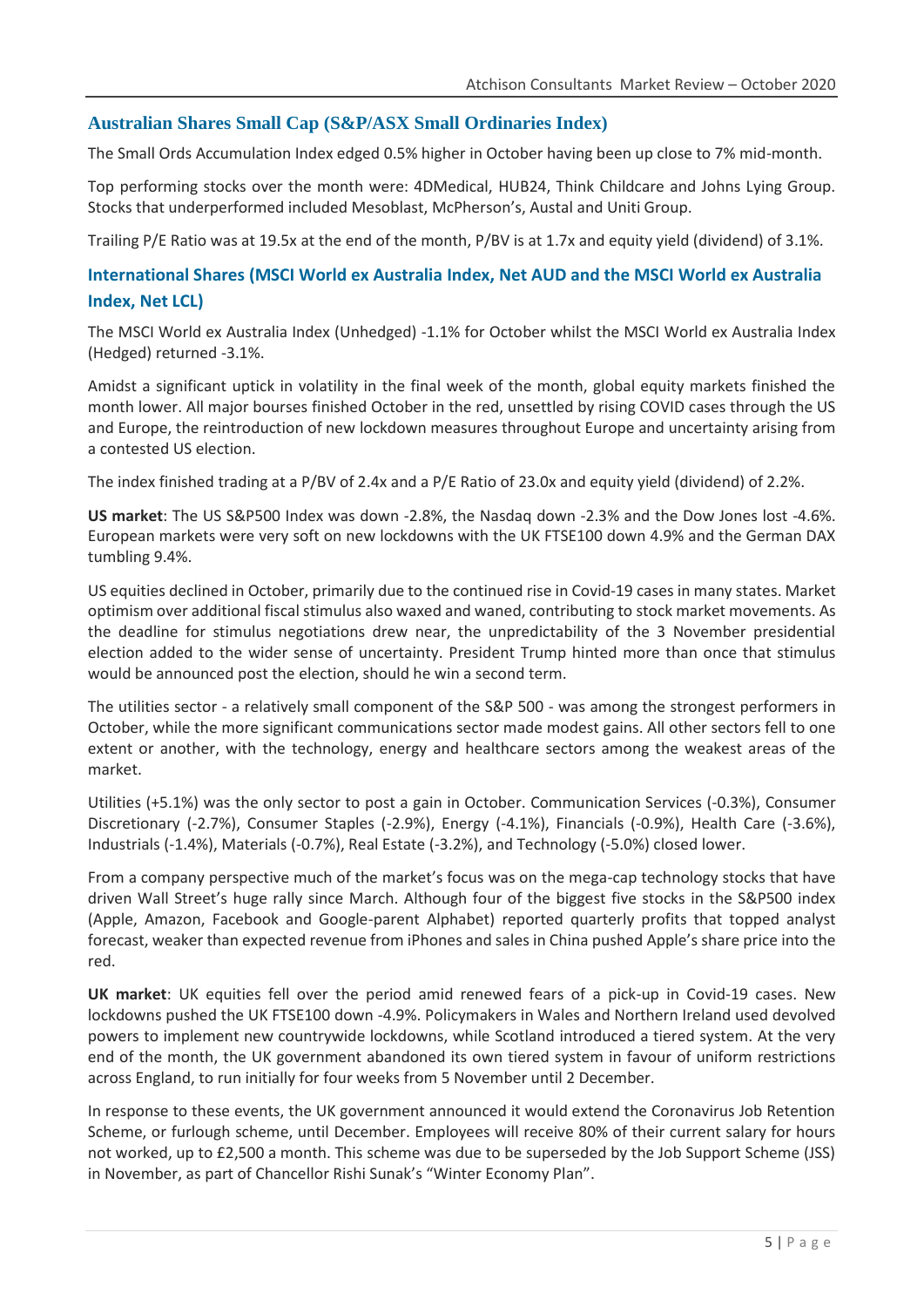Expectations built that the Bank of England (BoE) would use its November policy meeting to extend quantitative easing. It also emerged that the bank's deputy governor, and CEO of the Prudential Regulation Authority, Sam Woods wrote to UK banks to ask them how ready they might be for negative interest rates

**European markets**: October saw shares fall in the eurozone as several countries reintroduced lockdowns to try and contain rising Covid-19 infection rates. France introduced a strict new national lockdown while partial lockdowns were announced in several other countries including Germany and Belgium. The European Central Bank kept monetary policy unchanged but indicated that more stimulus measures are likely to be announced at the next policy meeting in December.

Data showed that the eurozone economy expanded by 12.7% in the third quarter of 2020 as activity rebounded over the summer. However, this still leaves the economy 4.3% smaller than it was at the same time last year and expectations are that the new lockdowns will weigh on economic activity in the coming months. Indeed, business activity contracted in October according to the Markit composite purchasing managers' index (PMI) which fell to 49.4. from 50.4 in September. 50 is the level that separates expansion in business activity from contraction. The PMI surveys are based on responses from companies in the manufacturing and services sectors. Annual inflation remained stable at -0.3% in October.

October saw the bulk of Q3 corporate earnings' releases. These were largely positive, with many companies beating expectations. Never-the-less, all sectors ended the month in the red. Information technology was among those seeing the steepest falls. German software company SAP cut its revenue and profit forecasts for the year. The energy sector also fell sharply with lockdowns likely to mean reduced demand for oil. The telecommunication services sector was among the more resilient over the month.

**Asian markets**: The MSCI Asia ex Japan Index delivered a positive return in October, comfortably outperforming the MSCI World Index. Nearer-month-end worries about Covid-19 resurfaced as did US election uncertainty. Indonesia was the best-performing index market, as parliament passed the Omnibus Law which incorporates a number of labour market and tax reforms. The Philippines, where Covid-19 related restrictions were eased, and China also delivered strong gains and outperformed the index. Hopes of a Biden win in the US election – and potentially a smoother road forward for US-China relations – were supportive of Chinese equities, as was the performance of its internet companies and a number of positive Q3 earnings surprises.

Taiwan, India and Korea all finished in positive territory but underperformed the index. Earnings forecasts for Taiwan's companies increased as the outlook for growth improved. In India, the number of daily new cases of Covid-19 continued to fall after the peak in the middle of September. The weakest index market was Singapore followed by Thailand, and Malaysia and Hong Kong SAR also lagged behind.

**Emerging markets**: Emerging market (EM) equities posted a solid gain as expectations for additional fiscal stimulus in the US increased. It followed a widening of Democratic Party candidate Joe Biden's lead in opinion polls, ahead of the 3 November election. The MSCI Emerging Markets Index increased in value and outperformed the MSCI World.

Indonesia was the best performing EM market, as the approval of the Omnibus Law boosted sentiment. The Philippines, where Covid-19 restrictions were further eased, Mexico and China were the only other markets to outperform the EM index. In China, strong performance from internet stocks was beneficial. The prospect of more stable trade relations with the US under a prospective Biden presidency also proved supportive for stocks.

By contrast, Poland recorded a negative return and was the weakest market in the index. Daily new cases of Covid-19 accelerated and, later in the month protests against the government broke out across the country. Greece and Turkey also finished firmly in negative territory and underperformed the index.